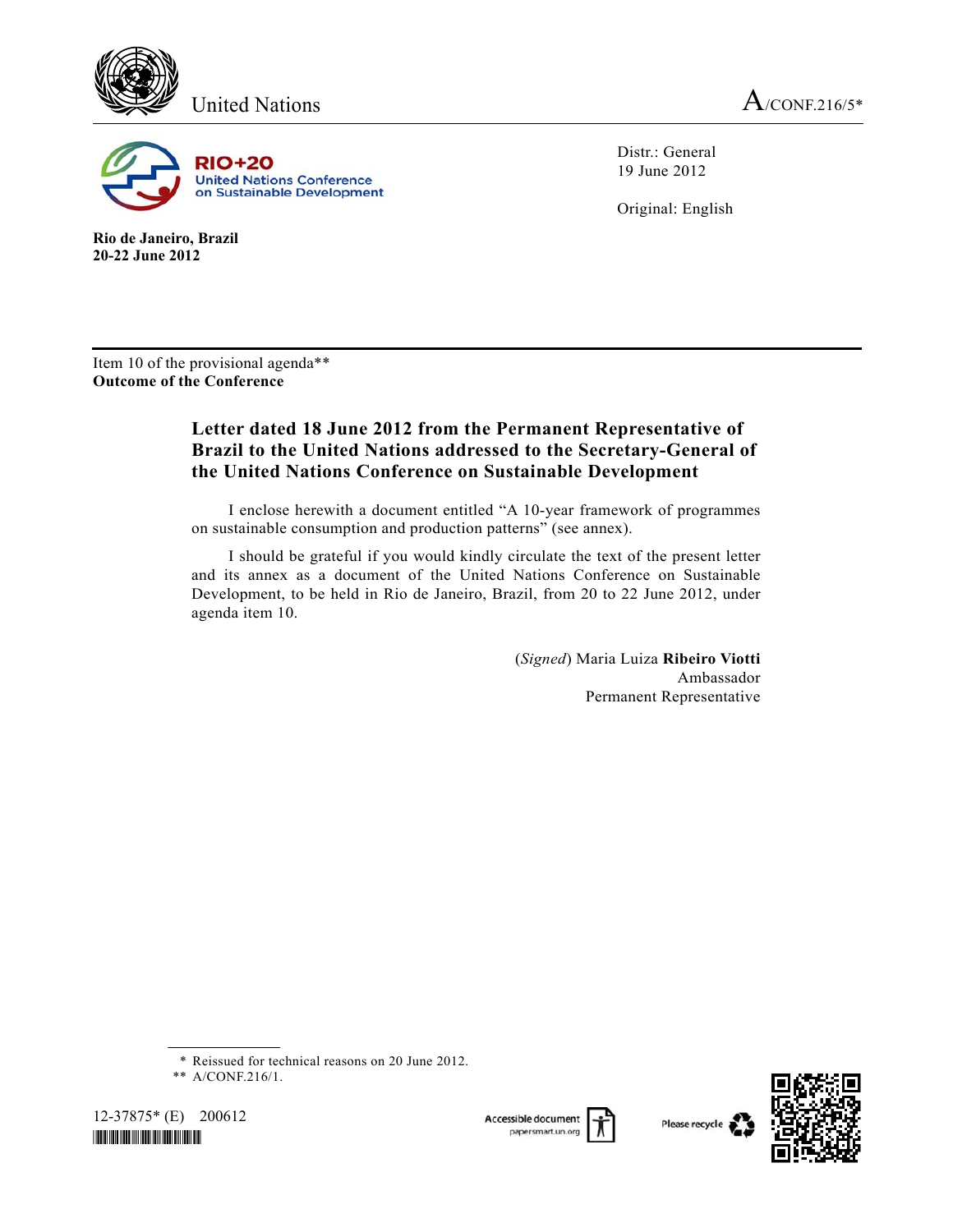## **Annex to the letter dated 18 June 2012 from the Permanent Representative of Brazil to the United Nations addressed to the Secretary-General of the United Nations Conference on Sustainable Development**

## **A 10-year framework of programmes on sustainable consumption and production patterns**

1. In order to achieve the goals and objectives defined in chapter 3 of the Plan of Implementation of the World Summit on Sustainable Development (Johannesburg Pl[a](#page-1-0)n of Implementation)<sup>a</sup> on sustainable consumption and production, a 10-year framework of programmes on sustainable consumption and production patterns covering the period 2012-2022, [b](#page-1-1)ased on Agenda  $21$ ,<sup>b</sup> the Rio Declaration on Environment and Development<sup>[c](#page-1-2)</sup> and the Johannesburg Plan of Implementation, should have the following vision, objectives and goals:

 (a) Fundamental changes in the way societies produce and consume are indispensable for achieving global sustainable development. All countries should promote sustainable consumption and production patterns, with the developed countries taking the lead and with all countries benefiting from the process, taking into account the Rio principles, including, inter alia, the principle of common but differentiated responsibilities as set out in principle 7 of the Rio Declaration on Environment and Development. Governments, relevant international organizations, the private sector and all major groups should play an active role in changing unsustainable consumption and production patterns;

 (b) Support for regional and national initiatives is necessary to accelerate the shift towards sustainable consumption and production in order to promote social and economic development within the carrying capacity of ecosystems by addressing and, where appropriate, decoupling economic growth from environmental degradation by improving efficiency and sustainability in the use of resources and production processes and reducing resource degradation, pollution and waste. All countries should take action, with developed countries taking the lead, taking into account the development and capabilities of developing countries, through mobilization, from all sources, of financial and technical assistance and capacitybuilding for developing countries;

(c) The 10-year framework should affirm a common vision that:

 (i) Supports sustainable, inclusive and equitable global growth, poverty eradication and shared prosperity;

(ii) Addresses basic needs and brings a better quality of life;

<span id="page-1-1"></span><span id="page-1-0"></span>**\_\_\_\_\_\_\_\_\_\_\_\_\_\_\_\_\_\_** 

a *Report of the World Summit on Sustainable Development, Johannesburg, South Africa, 26 August-4 September 2002* (United Nations publication, Sales No. E.03.II.A.1 and corrigendum), chap. I, resolution 2, annex.

b *Report of the United Nations Conference on Environment and Development, Rio de Janeiro, 3-14 June 1992,* vol. I, *Resolutions Adopted by the Conference* (United Nations publication, Sales No. E.93.I.8 and corrigendum), resolution 1, annex II.

<span id="page-1-2"></span>c Ibid., annex I.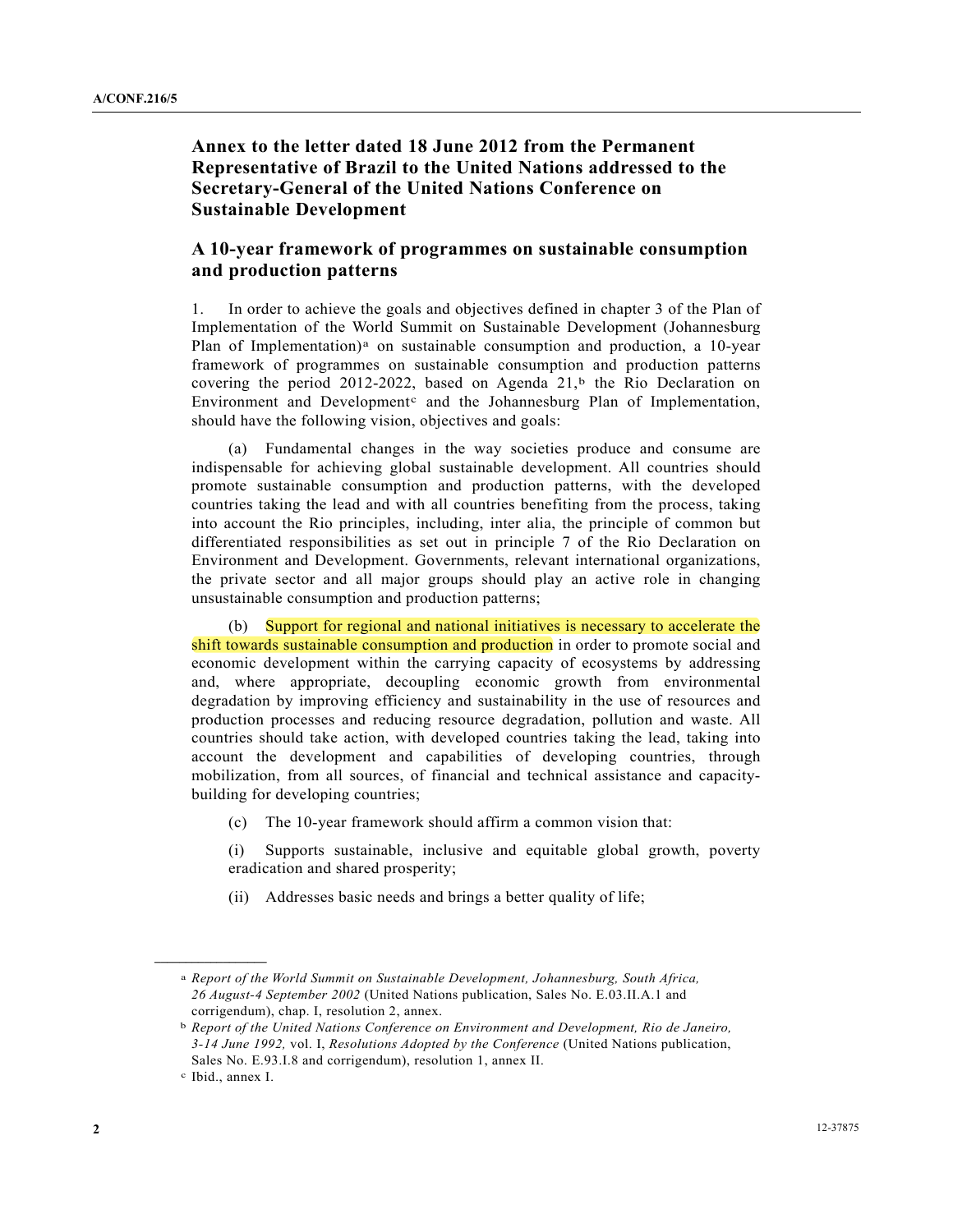(iii) Enhances the ability to meet the needs of future generations and conserves, protects and restores the health and integrity of the Earth's ecosystems;

(iv) Promotes gender equality and the active participation of groups including, inter alia, women, children and youth, indigenous peoples and those living in the most vulnerable situations;

(v) Reduces the use of hazardous materials and toxic chemicals and the generation of wastes, such as non-biodegradable materials and the emission of pollutants;

(vi) Protects natural resources and promotes a more efficient use of natural resources, products and recovered materials;

(vii) Promotes life cycle approaches, including resource efficiency and sustainable use of resources, as well as science-based and traditional knowledge-based approaches, cradle to cradle and the 3R concept (reduce, reuse and recycle) and other related methodologies, as appropriate;

(viii) Promotes the creation of new economic opportunities for all countries, with particular attention to developing countries;

(ix) Promotes a competitive, inclusive economy delivering full and productive employment and decent work for all and fostering efficient social protection systems;

(x) Serves as a tool to support the implementation of global sustainable development commitments, the achievement of the Millennium Development Goals and the implementation of targets and goals agreed under relevant multilateral environmental agreements.

#### **Common values**

<span id="page-2-0"></span>**\_\_\_\_\_\_\_\_\_\_\_\_\_\_\_\_\_\_** 

2. In order to reach the vision, objectives and goals outlined above:

 (a) The 10-year framework of programmes on sustainable consumption and production patterns should be flexible so as to respect different levels of development and capacities and national ownership of each country's development strategies, priorities and policies, and to enable the inclusion of new and emerging issues, with developed countries taking the lead in implementing measures to achieve more sustainable patterns of consumption and production;

 (b) The 10-year framework should draw on valuable aspects of such experiences as the Marrakech Process, the Strategic Approach to International Chemicals Management<sup>[d](#page-2-0)</sup> and national cleaner production centres. The ongoing activities of the Marrakech Process, such as the task forces, should be considered for integration into the structure of the 10-year framework of programmes;

 (c) The 10-year framework should take into account the Rio principles as they relate to sustainable consumption and production;

d See the report of the International Conference on Chemicals Management on the work of its first session (SAICM/ICCM.1/7), annexes I-III.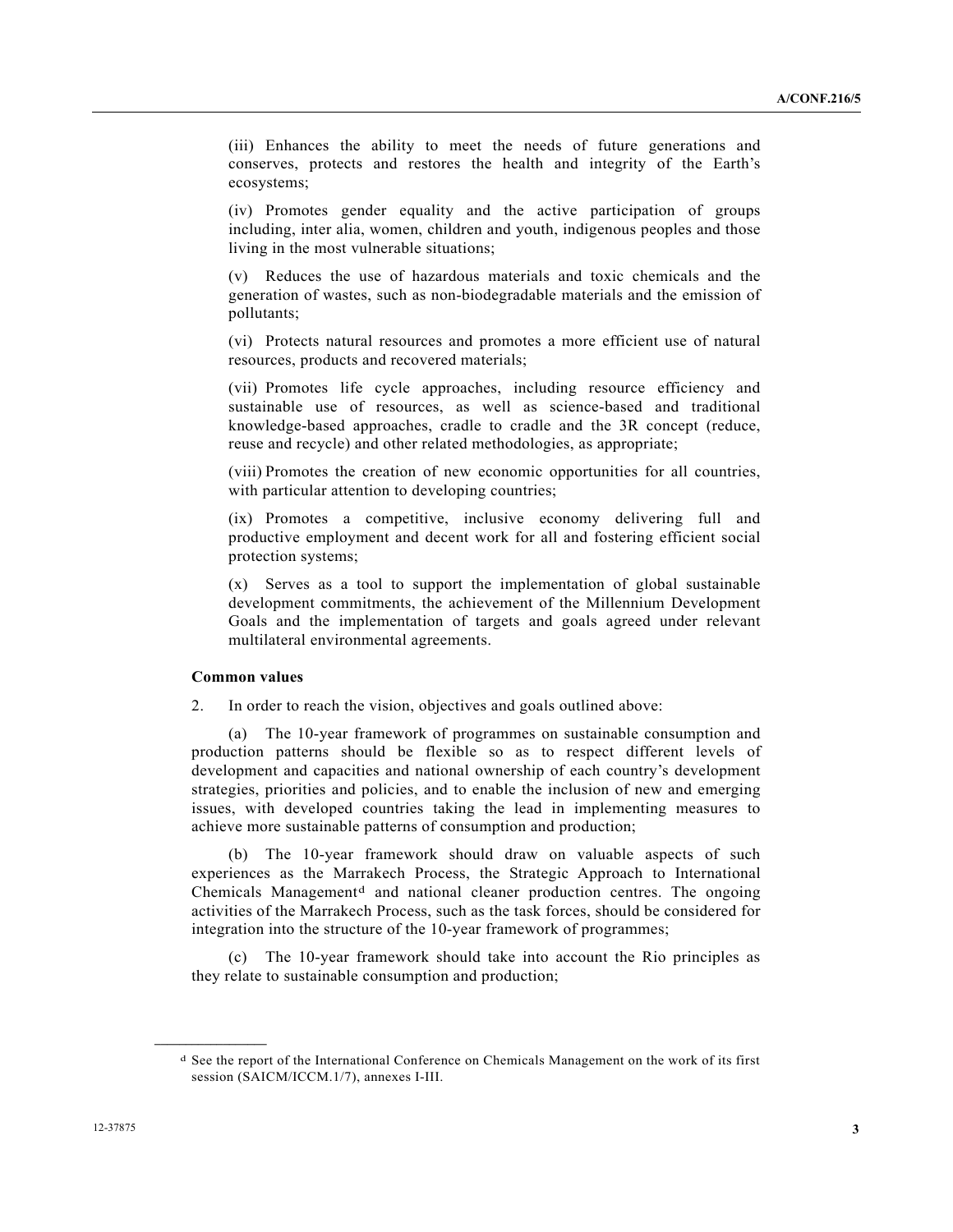(d) The 10-year framework should not constitute a call for new constraints with respect to international development financing and official development assistance;

 (e) Efforts to promote sustainable consumption and production should not be applied in a manner that would constitute a means of arbitrary or unjustifiable discrimination between countries where the same conditions prevail, or a disguised restriction on international trade, and should otherwise be in accordance with the provisions of agreements under the World Trade Organization;

 (f) Efforts to promote sustainable consumption and production should be pursued in a manner that supports new market development opportunities for products and technologies, in particular from developing countries;

 (g) Methodologies and approaches under the 10-year framework should take into account the specific circumstances of countries and productive systems;

 (h) The 10-year framework should reduce fragmentation and support synergies between the responses to various economic, environmental and social challenges in activities related to sustainable consumption and production, as well as in the implementation of global sustainable development commitments, including the Millennium Development Goals and multilateral environmental agreements, while avoiding duplication of existing international and regional initiatives, keeping in mind the progress made and challenges remaining;

 (i) The 10-year framework should support the integration of sustainable consumption and production into sustainable development policies, programmes and strategies, as appropriate, including, where applicable, into poverty reduction strategies.

## **Functions**

3. The functions of the 10-year framework of programmes on sustainable consumption and production patterns should include:

 (a) Promotion of the added value of a sustainable consumption and production approach for both developed and developing countries and, in particular, the opportunity to make rapid progress towards social and economic development within the carrying capacity of ecosystems through win-win solutions;

 (b) Enabling of all relevant stakeholders to share information and tools and to learn and share best practices identified in various regions, including through the Marrakech Process, while recognizing the need to help developing countries in this regard;

 (c) Fostering of increased cooperation and networking among all stakeholders, including public-private partnerships;

 (d) Supporting the integration of sustainable consumption and production in decision-making at all levels, taking into account its cross-cutting nature, for example through strategic planning and policymaking;

 (e) Raising awareness and engaging civil society, with a particular focus on school-system education, in particular among youth, and integrating education for sustainable consumption and production in formal and non-formal education programmes, as appropriate;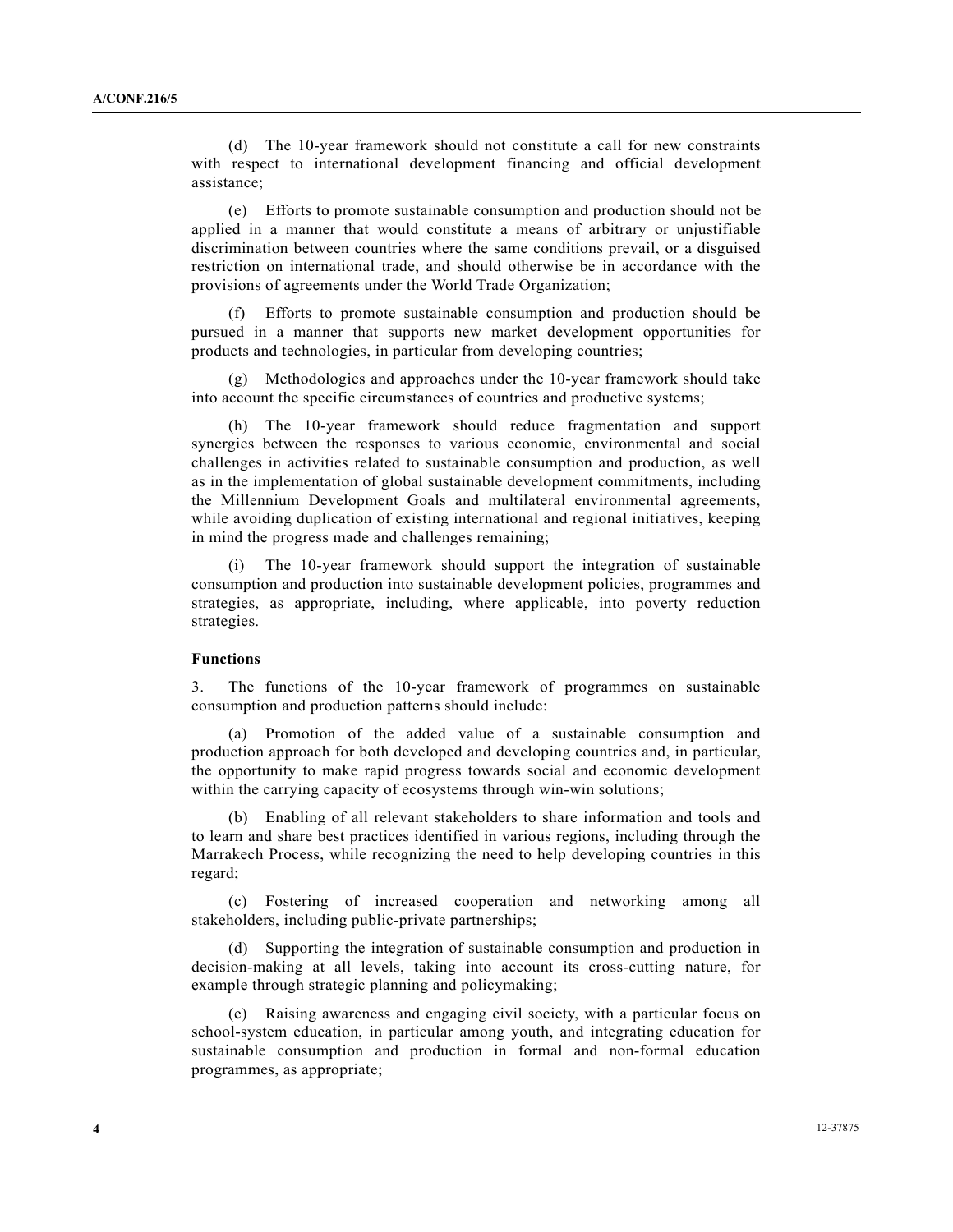(f) Facilitating access to technical assistance, training, financing, technology and capacity-building, in particular for developing countries;

 (g) Making use of the scientific and policy knowledge base and relevant international science policy mechanisms;

 (h) Supporting the efforts of developing countries to strengthen scientific and technological capacities to move towards more sustainable patterns of consumption and production;

 (i) Promoting the engagement of the private sector in efforts to achieve a shift towards sustainable consumption and production, particularly sectors with a high environmental and social impact, including through corporate environmental and social responsibility;

 (j) Fostering innovation and new ideas, while increasing recognition of traditional knowledge;

 (k) Encouraging the 3R concept through, inter alia, the promotion of repair and maintenance work as an alternative to new products;

 (l) In the implementation of programmes, taking into account available information on the root causes of current consumption patterns, as appropriate, and on the costs and benefits related to the implementation of sustainable consumption and production, particularly with regard to the impact on employment and poverty;

 (m) Giving international attention to successful national, regional and international initiatives that accelerate a shift to sustainable consumption and production, including initiatives that promote the transfer of technology, on mutually agreed terms, as an incentive for active participation in the 10-year framework, for example by highlighting accomplishments in progress reports.

#### **Organizational structure**

4. The organizational structure of the 10-year framework of programmes on sustainable consumption and production patterns should have the following elements:

 (a) The United Nations Environment Programme should be requested to serve, within its current mandate, as the secretariat of the 10-year framework and in that context to fulfil the following functions:

(i) To cooperate closely with and respond to Member States;

 (ii) To collaborate with all relevant United Nations bodies, including the Department of Economic and Social Affairs, the United Nations Industrial Development Organization, the United Nations Conference on Trade and Development, the United Nations Development Programme, the Food and Agriculture Organization of the United Nations, the International Labour Organization, the United Nations Human Settlements Programme, the World Health Organization, the United Nations Educational, Scientific and Cultural Organization and the World Tourism Organization, through an inter-agency coordination group, and with regional entities and commissions, so that there is strong coordination;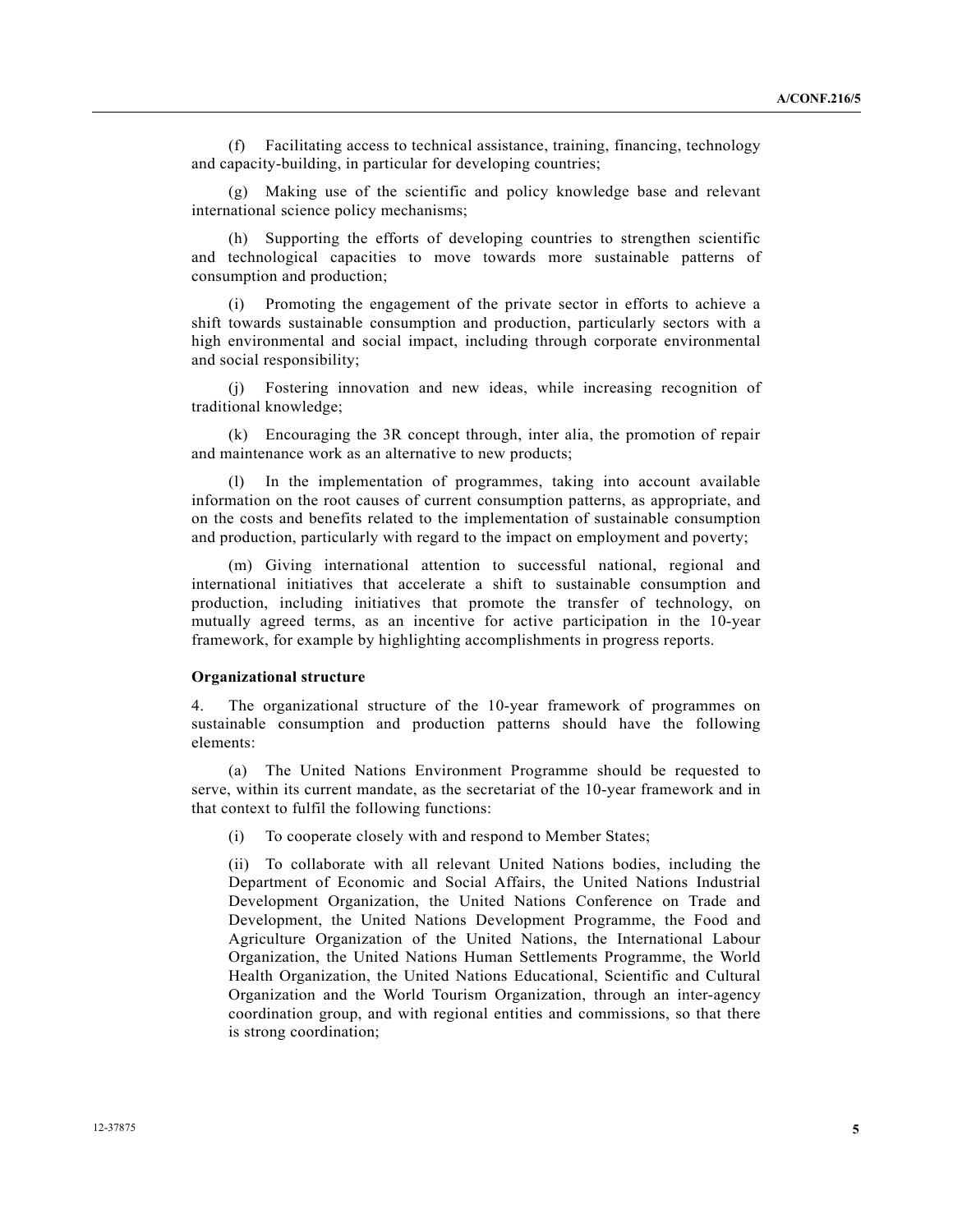(iii) To foster the active participation of key stakeholders in the 10-year framework;

 (iv) To contribute to the fulfilment of the functions of the 10-year framework of programmes as listed above;

 (v) To maintain a current list of active programmes and initiatives under the 10-year framework of programmes;

 (vi) To organize and service relevant meetings on the 10-year framework of programmes;

(vii) To prepare reports relevant to the 10-year framework of programmes;

 (viii) To report biennially to the Commission on Sustainable Development on the activities and financial performance of the trust fund for programmes described below;

(b) A small board should be established with the following responsibilities:

(i) Promoting the 10-year framework of programmes;

(ii) Guiding the secretariat of the 10-year framework of programmes;

 (iii) Assisting the secretariat in securing funding for sustainable consumption and production, including voluntary contributions to the trust fund for programmes described below;

 (iv) Overseeing the secretariat's operation of the trust fund and its project approval process to ensure neutrality, objectivity, transparency, accountability and regional balance in the allocation and use of resources from the fund;

 (v) Reviewing annual progress reports by the secretariat on programmes under the 10-year framework of programmes;

 (vi) Reporting annually to the Commission on Sustainable Development on the progress of the 10-year framework of programmes;

(vii) Convening international and regional meetings;

 (viii) Guiding preparations for the five-year review of the 10-year framework of programmes;

 (ix) Inviting representatives of United Nations bodies and major groups to participate in its deliberations;

 (c) The General Assembly should be requested to consider the composition and nomination process of the board by the end of its sixty-seventh session;

 (d) Governments should be invited to designate sustainable consumption and production focal points for engagement with the 10-year framework of programmes, with a view to ensuring contact and coordination with the board and the secretariat; other stakeholders should also be invited to designate sustainable consumption and production focal points in this regard;

 (e) A platform should be developed and maintained to solicit support for the sustainable consumption and production programmes of developing countries and countries with economies in transition, as appropriate.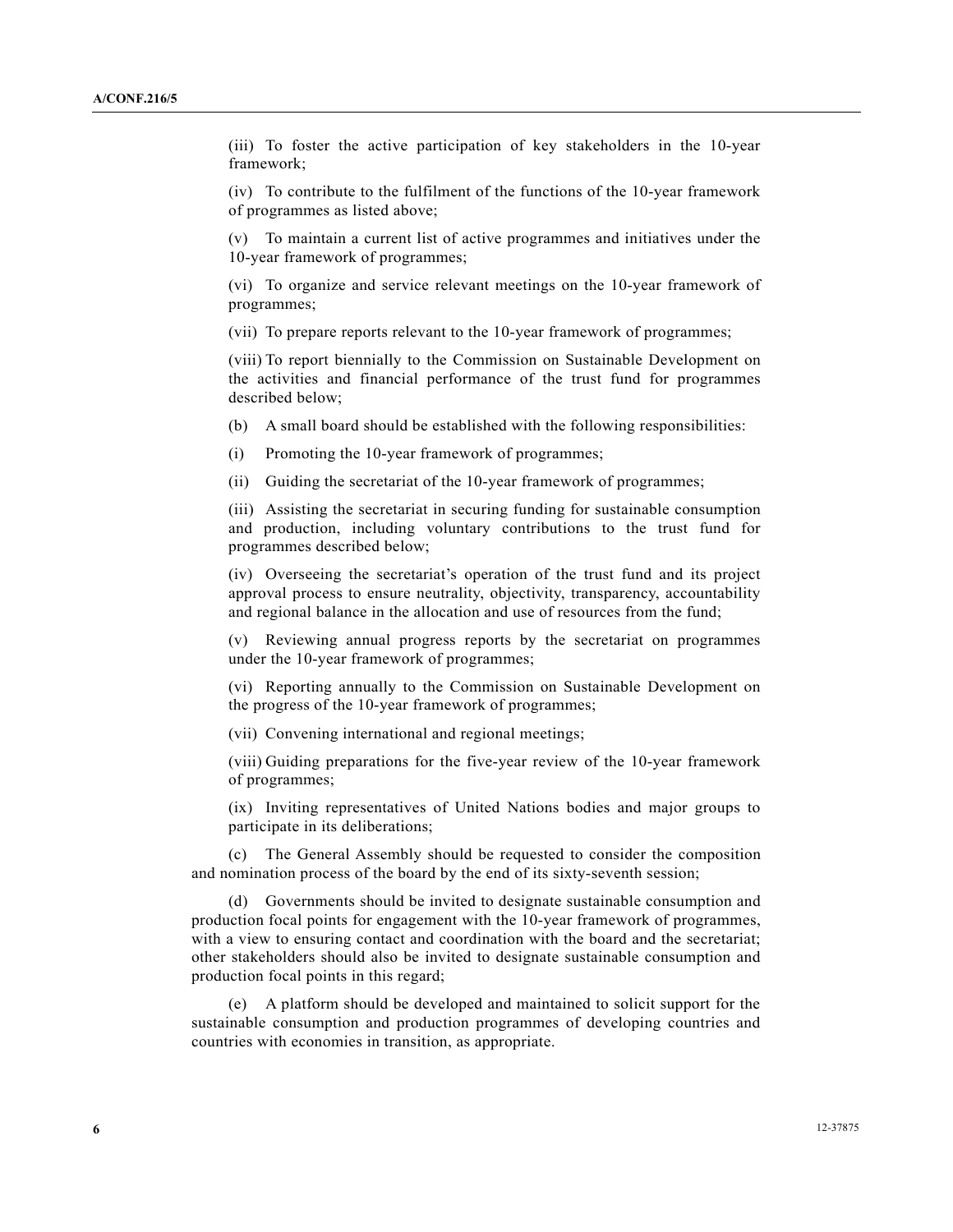5. The 10-year framework of programmes on sustainable consumption and production patterns should be reviewed at the end of five years to assess benefits, challenges and implementation. This could be done in connection with the Commission on Sustainable Development process.

## **Means of implementation**

6. The means of implementation of the 10-year framework of programmes on sustainable consumption and production patterns should include the following arrangements:

 (a) Supporting the implementation of sustainable consumption and production programmes and initiatives in developing countries through adequate financial resources from multiple sources, including donor countries, the international financial institutions, the private sector and other voluntary contributions, transfer of and access to environmentally sound technologies, on mutually agreed terms, and capacity-building, building upon relevant experience such as th[e](#page-6-0) Bali Strategic Plan for Technology Support and Capacity-building;<sup>e</sup>

 (b) Inviting the United Nations Environment Programme to establish a trust fund for sustainable consumption and production programmes to mobilize voluntary contributions from multiple sources, including public/donor contributions, the private sector and other sources, including foundations. The trust fund will have the following elements:

 (i) The objectives of the trust fund will be to receive and mobilize resources in a stable, sustained and predictable manner to develop sustainable consumption and production programmes in developing countries and countries with economies in transition, as appropriate, and to promote the transparent allocation of resources;

 (ii) The trust fund will be used to support the implementation of the 10-year framework of programmes in developing countries, such as providing seed money for developing and implementing programme proposals;

 (iii) Financing for the trust fund should not be provided at the expense of other high priority sustainable development activities being carried out by United Nations bodies;

 (iv) Programme proposals from developing countries to the trust fund should meet the criteria specified below and allocation of the financing should take regional balance into account;

 (v) The United Nations Environment Programme, as the secretariat of the 10-year framework of programmes, will be invited to act as trustee for the trust fund and to administer the fund;

 (vi) Donors, the private sector and others will be encouraged to contribute to the trust fund, once established, providing general support to the 10-year framework of programmes, as well as support to specific programmes and initiatives responding to the national and regional priorities of developing countries;

<span id="page-6-0"></span>**\_\_\_\_\_\_\_\_\_\_\_\_\_\_\_\_\_\_** 

e UNEP/GC.23/6/Add.1 and Corr.1, annex.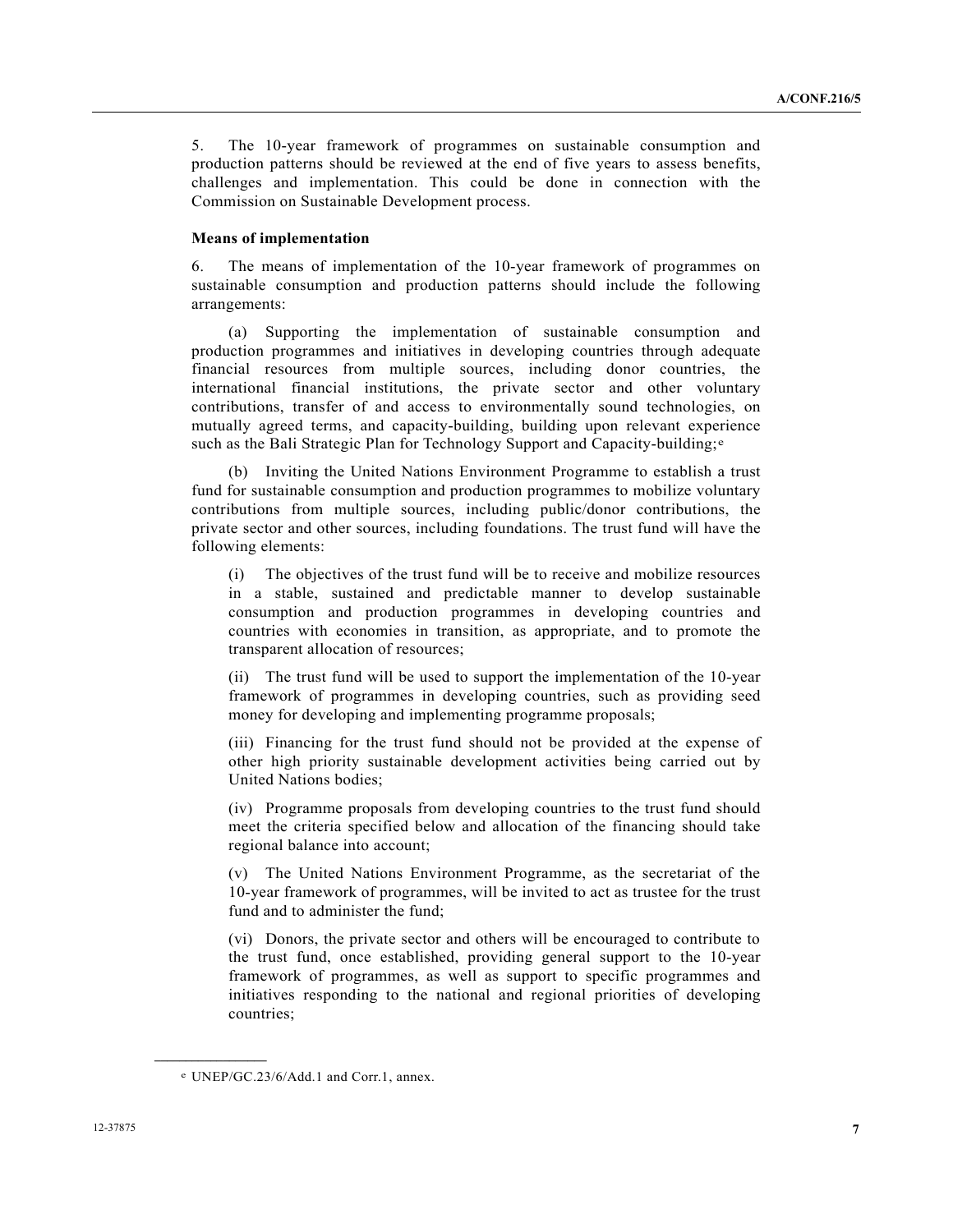(c) Encouraging Governments, the international financial institutions and other stakeholders, including partnerships for sustainable consumption and production, to provide finance, technology and capacity-building support for implementation of the 10-year framework of programmes in developing countries and countries with economies in transition through other channels, as appropriate;

 (d) Also encouraging the integration of sustainable consumption and production-related programmes and initiatives into Government programmes and existing cooperation activities, as appropriate;

 (e) Promoting existing and new programmes that provide various forms of technical and development assistance and capacity-building, taking steps to publicize these opportunities in developing countries;

 (f) Facilitating partnerships and capacity-building through the development of professional networks and communities of practice around various sustainable consumption and production-related issues;

(g) Acting as a catalyst for further assistance.

### **Sustainable consumption and production programmes**

7. Sustainable consumption and production programmes included in the 10-year framework of programmes on sustainable consumption and production patterns are voluntary and should be in accordance with the following criteria:

 (a) Contribute to meeting the goals and principles of the 10-year framework of programmes, as well as to the three pillars of sustainable development;

(b) Respond to national and regional needs, priorities and circumstances;

 (c) Be based on life cycle approaches, including resource efficiency and sustainable use of resources, and related methodologies, including science-based and traditional knowledge-based approaches, cradle to cradle and the 3R concept, as appropriate;

(d) Be based on a solid scientific and policy knowledge base;

(e) Be transparent;

 (f) Be consistent with international obligations, including, where applicable, the rules of the World Trade Organization;

(g) Encourage the involvement of all relevant stakeholders;

 (h) Consider the use of a mix of efficient instruments such as education, training and data collection, as well as research activities in each programme, as appropriate;

(i) Have established clear objectives and measures of success;

 (j) Promote synergies with work in similar areas, in order, inter alia, to promote co-benefits and opportunities to leverage resources towards mutual objectives and minimize duplication of ongoing efforts, including in other international forums;

 (k) Be described in a simple common format, covering the programme criteria mentioned above and identifying lead actors.